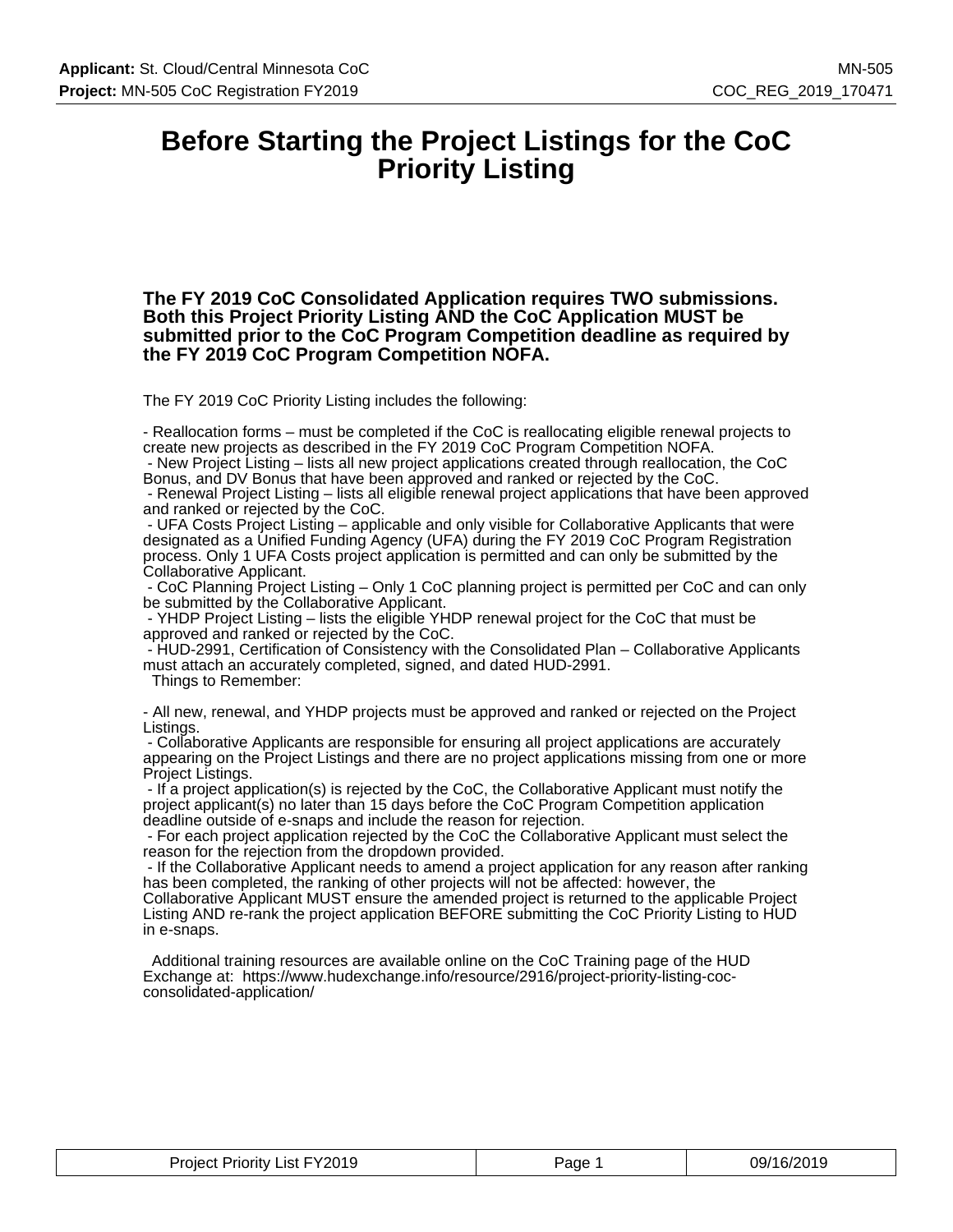### **1A. Continuum of Care (CoC) Identification**

#### **Instructions:**

For guidance on completing this form, please reference the FY 2019 CoC Priority Listing Detailed Instructions and FY 2019 CoC Priority Listing Navigational Guide on the HUD Exchange at https://www.hudexchange.info/programs/e-snaps/. Submit technical question to the HUD Exchange Ask A Question (AAQ) at https://www.hudexchange.info/program-support/my-question/.

**Collaborative Applicant Name:** Central MN Housing Partnership, Inc.

| Project Priority List FY2019 | $P$ age $\sim$ | 09/16/2019 |
|------------------------------|----------------|------------|
|------------------------------|----------------|------------|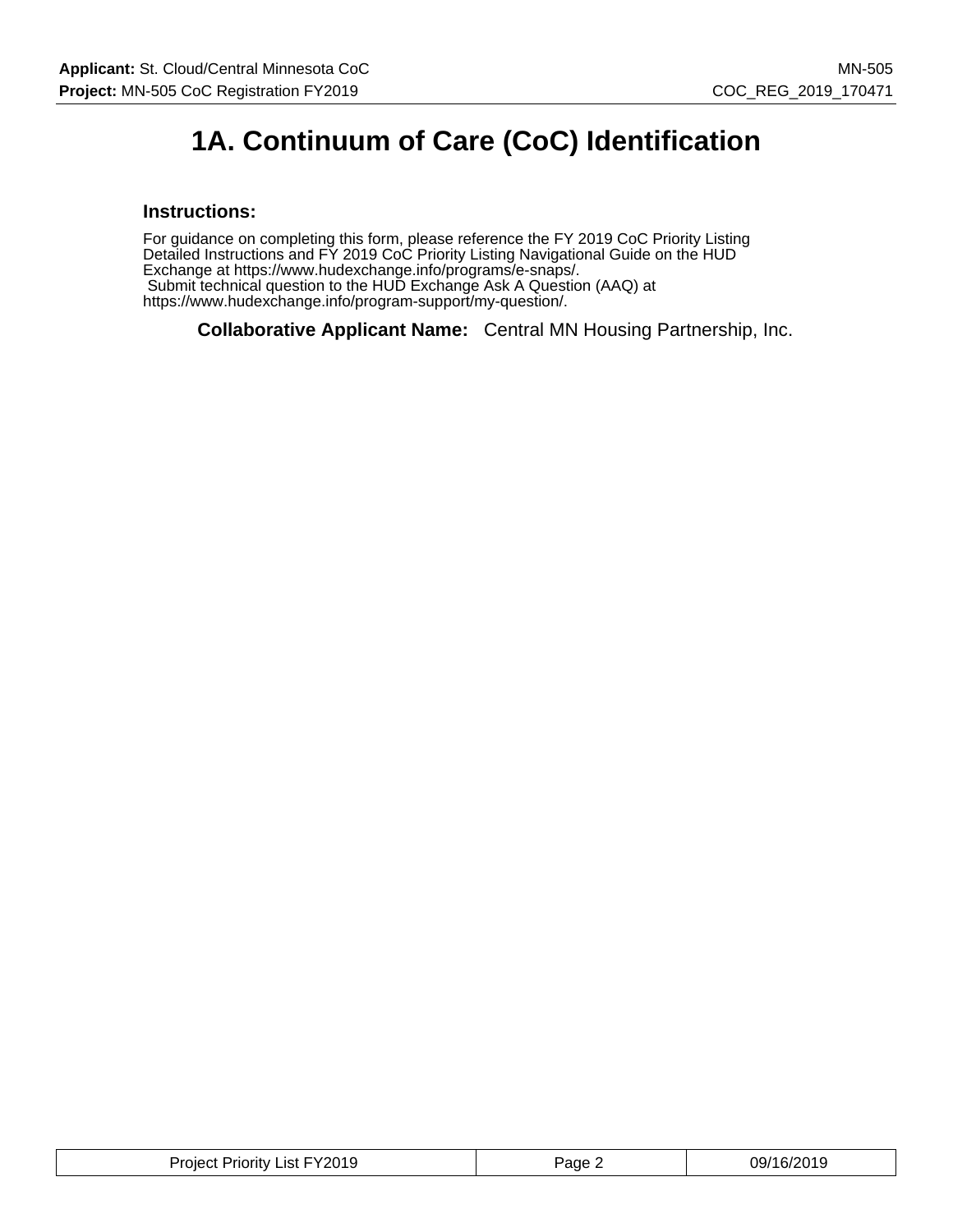### **2. Reallocation**

#### **Instructions:**

For guidance on completing this form, please reference the FY 2019 CoC Priority Listing Detailed Instructions and FY 2019 CoC Priority Listing Navigational Guide on the HUD Exchange at https://www.hudexchange.info/programs/e-snaps/. Submit technical question to the HUD Exchange Ask A Question (AAQ) at https://www.hudexchange.info/program-support/my-question/.

**2-1. Is the CoC reallocating funds from one or** No **more eligible renewal grant(s) that will expire in calendar year 2020 into one or more new projects?**

| Project Priority List FY2019 | Page | 09/16/2019 |
|------------------------------|------|------------|
|------------------------------|------|------------|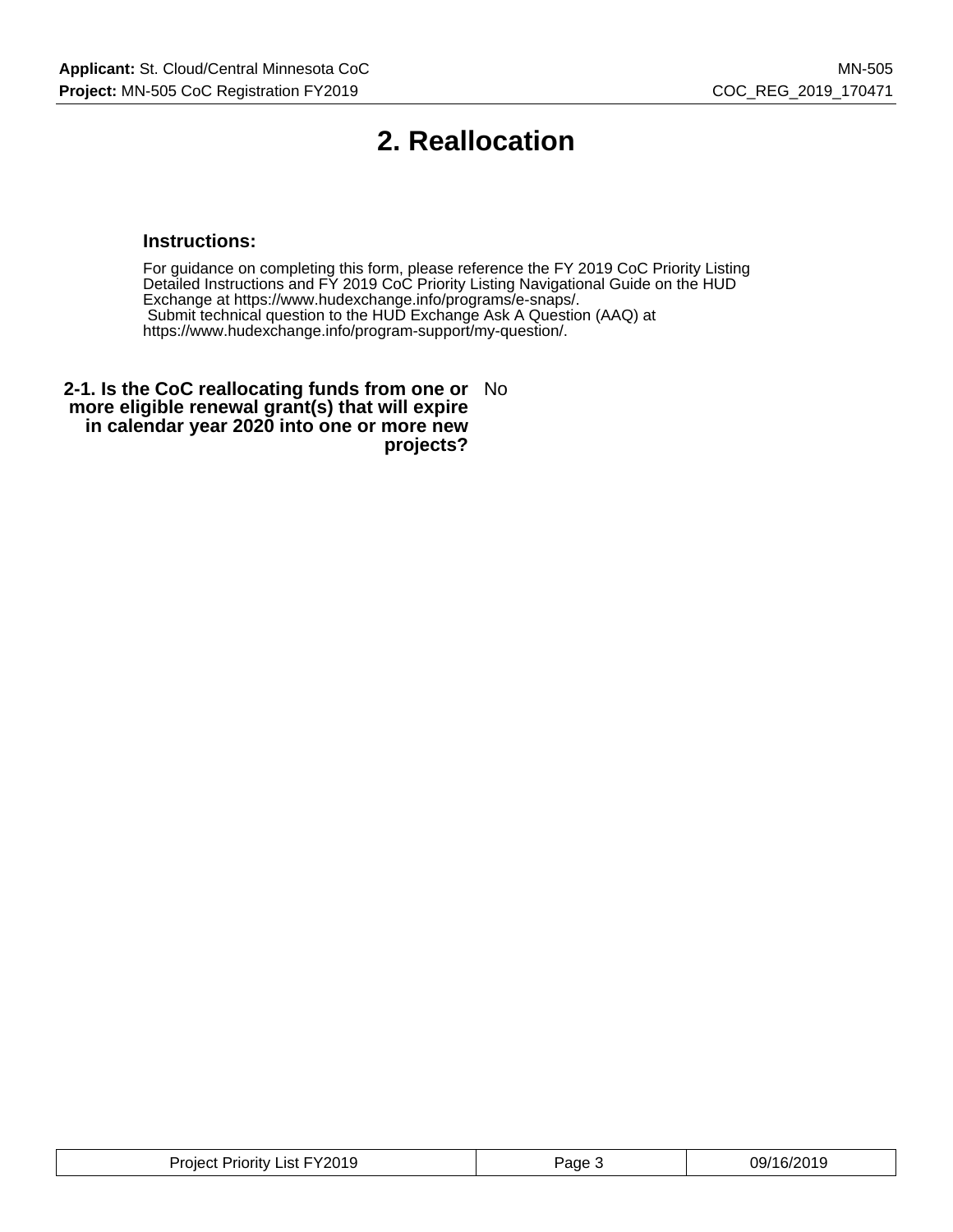### **Continuum of Care (CoC) New Project Listing**

#### **Instructions:**

Prior to starting the New Project Listing, Collaborative Applicants should carefully review the CoC Priority Listing Detailed Instructions and CoC Priority Listing Navigational Guide, both of which are available at: https://www.hudexchange.info/resource/2916/project-priority-listing-cocconsolidated-application/

 To upload all new project applications that have been submitted to this CoC Project Listing, click on the ""Update List"" button. This process may take a few minutes based upon the number of new projects submitted by project applicant(s) to your CoC in the e-snaps system. The Collaborative Applicant may update each of the Project Listings simultaneously. The Collaborative Applicant can wait for the Project Listings to be updated or can log out of e-snaps and come back later to view the updated list(s). To review a project on the New Project Listing, click on the magnifying glass next to each project to view project details. To view the actual project application, click on the orange folder. If there are errors identified by the Collaborative Applicant, the project can be amended back to the project applicant to make the necessary changes by clicking on the amend icon. The Collaborative Applicant has the sole responsibility for ensuring all amended projects are resubmitted, approved and ranked or rejected on this project listing BEFORE submitting the CoC Priority Listing in e-snaps.

| Project<br><b>Name</b>    | <b>Date</b><br><b>Submitte</b><br>a | <b>Comp</b><br><b>Type</b> | Applican<br>t Name      | <b>Budget</b><br>Amount | Grant<br>Term | Rank            | <b>PH/Reall</b><br><b>OC</b> | <b>PSH/RR</b> | <b>Expansi</b><br><b>on</b> |
|---------------------------|-------------------------------------|----------------------------|-------------------------|-------------------------|---------------|-----------------|------------------------------|---------------|-----------------------------|
| $DV -$<br>Rapid<br>Re-Hou | 2019-09-<br>11<br>10:00             | PН                         | Housing<br>and<br>Redev | \$143,790               | Year          | D <sub>18</sub> | DV<br><b>Bonus</b>           | <b>RRH</b>    |                             |

| <b>Project Priority List FY2019</b> | aqe 4 | 09/16/2019 |
|-------------------------------------|-------|------------|
|-------------------------------------|-------|------------|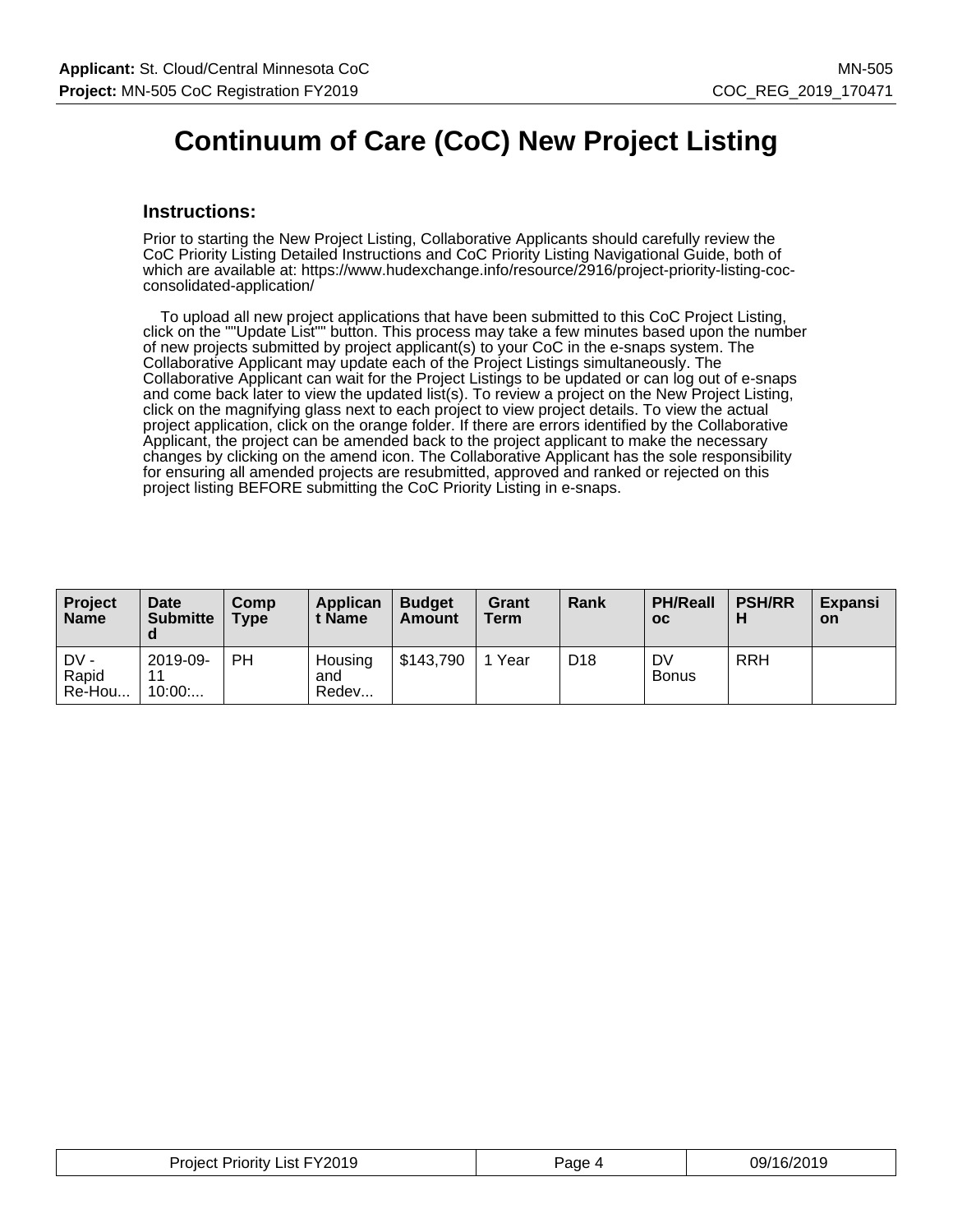# **Continuum of Care (CoC) Renewal Project Listing**

#### **Instructions:**

Prior to starting the New Project Listing, Collaborative Applicants should carefully review the "CoC Priority Listing Detailed Instructions" and the "CoC Project Listing Instructional Guide", both of which are available at: https://www.hudexchange.info/e-snaps/guides/coc-programcompetition-resources.

To upload all renewal project applications that have been submitted to this Renewal Project Listing, click on the "Update List" button. This process may take a few minutes based upon the number of renewal projects that need to be located in the e-snaps system. The Collaborative Applicant may update each of the Project Listings simultaneously. The Collaborative Applicant can wait for the Project Listings to be updated or can log out of e-snaps and come back later to view the updated list(s). To review a project on the Renewal Project Listing, click on the magnifying glass next to each project to view project details. To view the actual project application, click on the orange folder. If there are errors identified by the Collaborative Applicant, the project can be amended back to the project applicant to make the necessary changes by clicking on the amend icon. The Collaborative Applicant has the sole responsibility for ensuring all amended projects are resubmitted and appear on this project listing BEFORE submitting the CoC Priority Listing in e-snaps.

**The Collaborative Applicant certifies that there is a demonstrated need for all renewal permanent supportive housing and rapid re-housing projects listed on the Renewal Project Listing.** X

**The Collaborative Applicant does not have any renewal permanent supportive housing or rapid re-housing renewal projects.**

| Project<br><b>Name</b>              | <b>Date</b><br><b>Submitt</b><br>ed | Grant<br>Term | Applica<br>nt Name        | <b>Budget</b><br>Amount | Rank           | <b>PSH/RR</b><br>н | Comp<br><b>Type</b> | <b>Consoli</b><br>dation<br><b>Type</b> | <b>Expansion</b><br><b>Type</b> |
|-------------------------------------|-------------------------------------|---------------|---------------------------|-------------------------|----------------|--------------------|---------------------|-----------------------------------------|---------------------------------|
| Rivercre<br>st 2019<br>$r_{\cdots}$ | 2019-08-<br>28<br>17:20             | 1 Year        | Center<br>City<br>Housing | \$41,555                | 3              | <b>PSH</b>         | PH                  |                                         |                                 |
| Coordina<br>ted<br>Entry            | 2019-09-<br>04<br>11:10             | 1 Year        | St.<br>Cloud/Ce<br>ntral  | \$50,000                | 2              |                    | SSO                 |                                         |                                 |
| <b>HUD</b><br>CoC<br>Rental<br>As   | 2019-09-<br>04<br>10:45             | 1 Year        | Housing<br>and<br>Redev   | \$324,252               | $\overline{7}$ | <b>PSH</b>         | PH                  |                                         |                                 |

| Y2019 <sup>-</sup><br>∟ıst ⊢<br>Proiect<br><b>Priority</b> | Page | /16/2019<br>09/<br>. |
|------------------------------------------------------------|------|----------------------|
|------------------------------------------------------------|------|----------------------|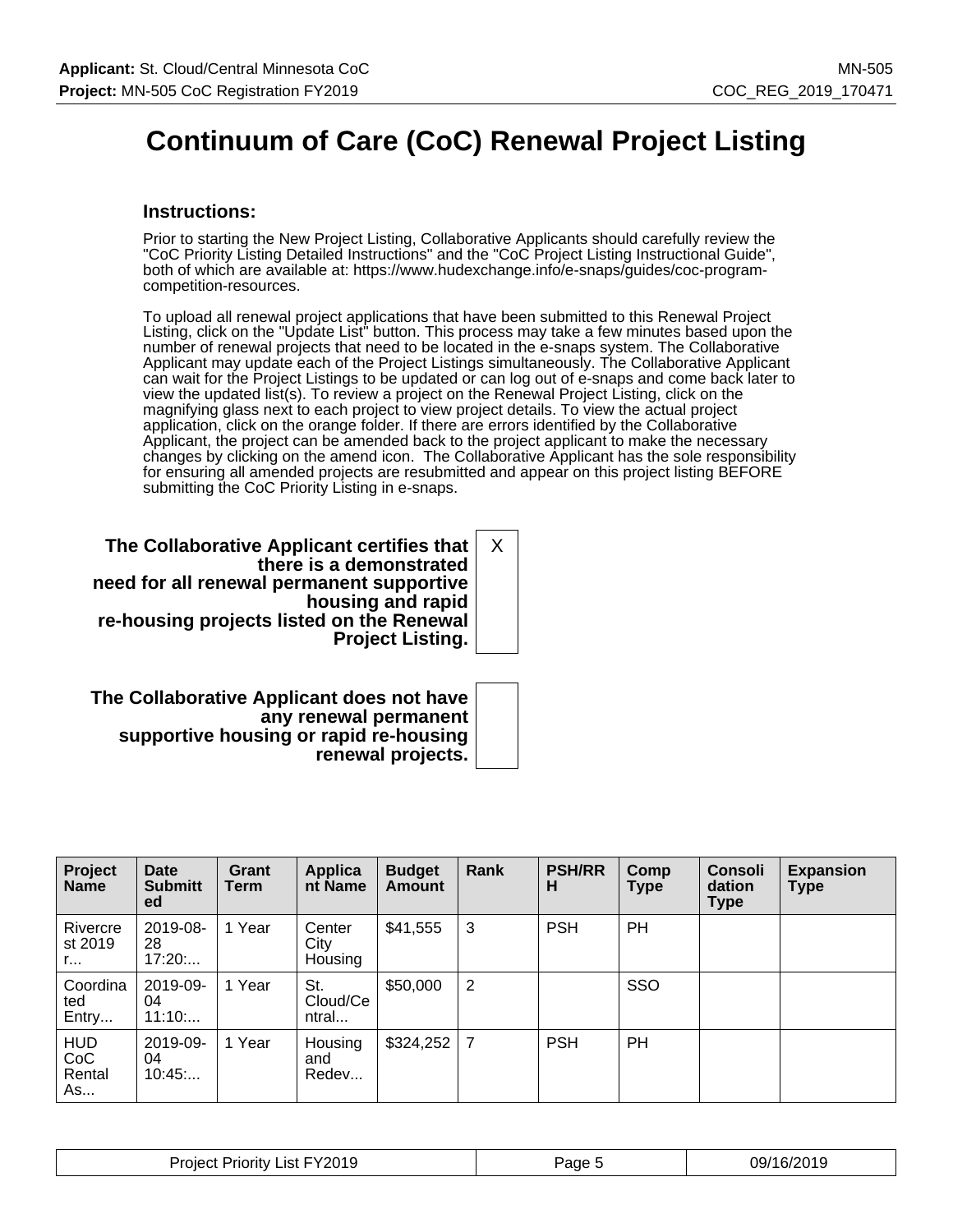| <b>HUD</b><br>CoC<br>Rental<br>As | 2019-09-<br>04<br>10:38  | 1 Year | Housing<br>and<br>Redev      | \$76,332  | 5              | <b>PSH</b> | PH          |  |
|-----------------------------------|--------------------------|--------|------------------------------|-----------|----------------|------------|-------------|--|
| <b>HUD</b><br>CoC<br>Rental<br>As | 2019-09-<br>04<br>10:37  | 1 Year | Housing<br>and<br>Redev      | \$33,036  | 13             | <b>PSH</b> | PH          |  |
| Central<br>Coordina<br>t          | 2019-09-<br>06<br>16:38  | 1 Year | Tri-<br>County<br>Action     | \$64,197  | 16             |            | SSO         |  |
| Rapid<br>Rehousi<br>ng 2019       | 2019-09-<br>06<br>16:39: | 1 Year | Tri-<br>County<br>Action     | \$74,537  | 12             | <b>RRH</b> | PH          |  |
| Rapid<br>Rehousi<br>ng p          | 2019-09-<br>09<br>11:45  | 1 Year | Lakes<br>and<br>Pines<br>C   | \$119,145 | 9              | <b>RRH</b> | PH          |  |
| Rapid<br>Rehousi<br>ng p          | 2019-09-<br>09<br>11:45  | 1 Year | Lakes<br>and<br>Pines<br>C   | \$146,645 | 17             | <b>RRH</b> | PH          |  |
| 2019FY<br>Cass<br>Count           | 2019-09-<br>09<br>13:04  | 1 Year | Bi-<br>County<br>Commun<br>i | \$83,405  | 10             | <b>RRH</b> | PH          |  |
| Eastern<br>Region<br>Co           | 2019-09-<br>09<br>11:44  | 1 Year | Lakes<br>and<br>Pines<br>C   | \$64,197  | 15             |            | SSO         |  |
| 2019FY<br>Cass<br>Count           | 2019-09-<br>09<br>13:09  | 1 Year | Bi-<br>County<br>Commun<br>i | \$41,143  | $\overline{4}$ | <b>PSH</b> | PH          |  |
| MN<br><b>HMIS</b><br>Central      | 2019-09-<br>11<br>17:07  | 1 Year | Institute<br>for<br>Com      | \$41,099  | $\mathbf{1}$   |            | <b>HMIS</b> |  |
| Belle<br>Haven<br>Renew           | 2019-09-<br>12<br>11:58  | 1 Year | Rise                         | \$40,229  | $\,8\,$        | <b>PSH</b> | PH          |  |
| FY2019<br>Our<br>Home             | 2019-09-<br>12<br>13:04: | 1 Year | Voluntee<br>rs of<br>Ame     | \$111,171 | 6              | <b>PSH</b> | PH          |  |
| Central<br>MN<br>Rapid            | 2019-09-<br>13<br>15:56  | 1 Year | Lutheran<br>Social<br>S      | \$174,691 | 11             | <b>RRH</b> | PH          |  |
| Northern<br>Coordina<br>$\cdots$  | 2019-09-<br>16<br>13:23  | 1 Year | Lutheran<br>Social<br>S      | \$64,197  | 14             |            | SSO         |  |

| Project Priority List FY2019 | Page 6 | 09/16/2019 |
|------------------------------|--------|------------|
|------------------------------|--------|------------|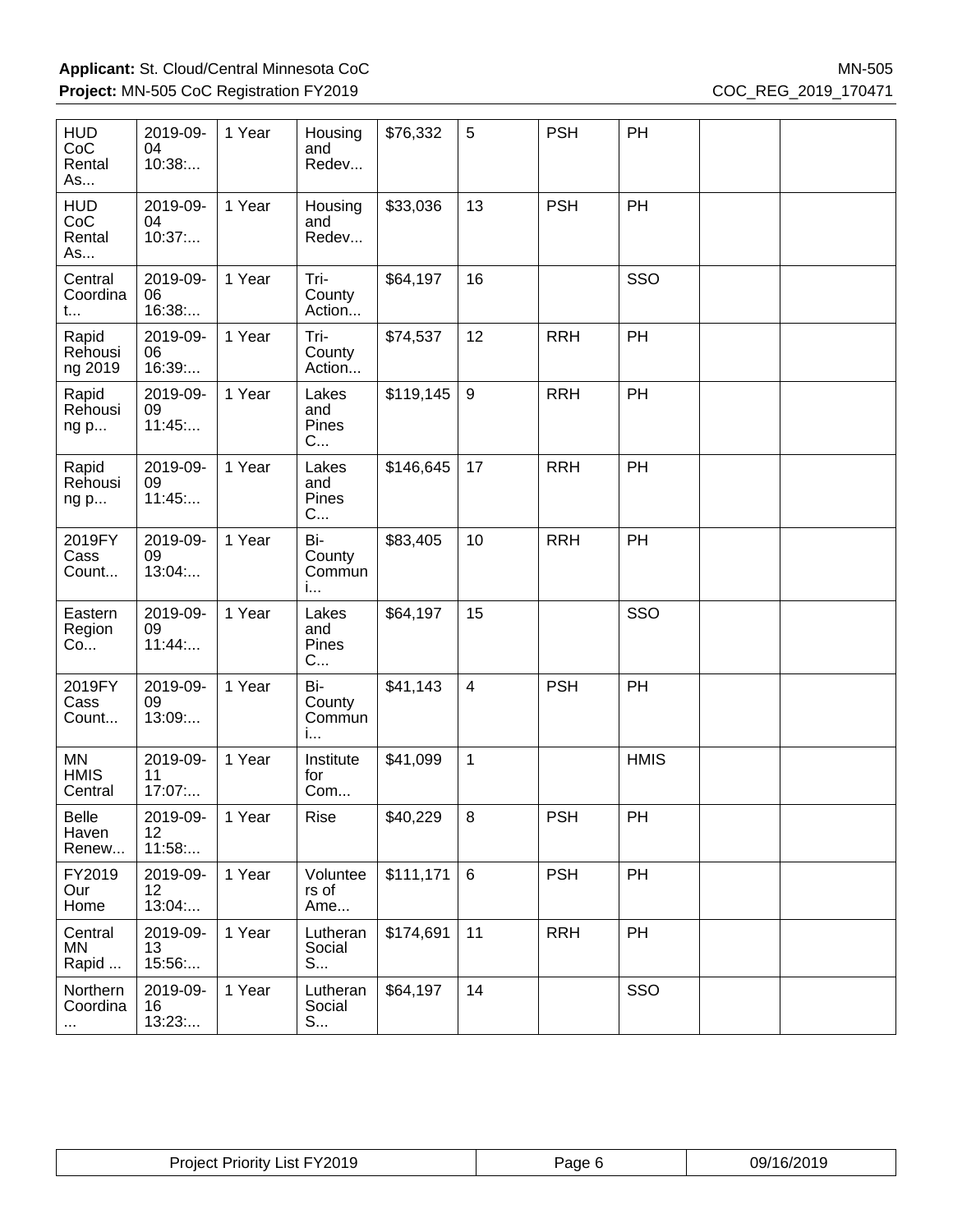## **Continuum of Care (CoC) Planning Project Listing**

#### **Instructions:**

Prior to starting the CoC Planning Project Listing, Collaborative Applicants should carefully review the "CoC Priority Listing Detailed Instructions" and the "CoC Project Listing Instructional Guide," both of which are available at: https://www.hudexchange.info/e-snaps/guides/cocprogram-competition-resources.

To upload the CoC planning project application that has been submitted to this CoC Planning Project Listing, click on the "Update List" button. This process may take a few minutes as the project will need to be located in the e-snaps system. The Collaborative Applicant may update each of the Project Listings simultaneously. The Collaborative Applicant can wait for the Project Listings to be updated or can log out of e-snaps and come back later to view the updated list(s). To review the CoC Planning Project Listing, click on the magnifying glass next to view the project details. To view the actual project application, click on the orange folder. If there are errors identified by the Collaborative Applicant, the project can be amended back to the project applicant to make the necessary changes by clicking on the amend icon.

Only one CoC Planning project application can be submitted by a Collaborative Applicant and must match the Collaborative Applicant information on the CoC Applicant Profile. Any additional CoC Planning project applications must be rejected.

| <b>Project Name</b>         | <b>Date Submitted</b> | <b>Grant Term</b> | <b>Applicant Name</b> | <b>Budget Amount</b> | <b>Comp Type</b>     |
|-----------------------------|-----------------------|-------------------|-----------------------|----------------------|----------------------|
| <b>MN-505 CoC</b><br>Planni | 2019-09-10<br>10:08   | Year              | St.<br>Cloud/Central  | \$46,495             | CoC Planning<br>Proj |

| <b>Project Priority List FY2019</b> | Page | 09/16/2019 |
|-------------------------------------|------|------------|
|-------------------------------------|------|------------|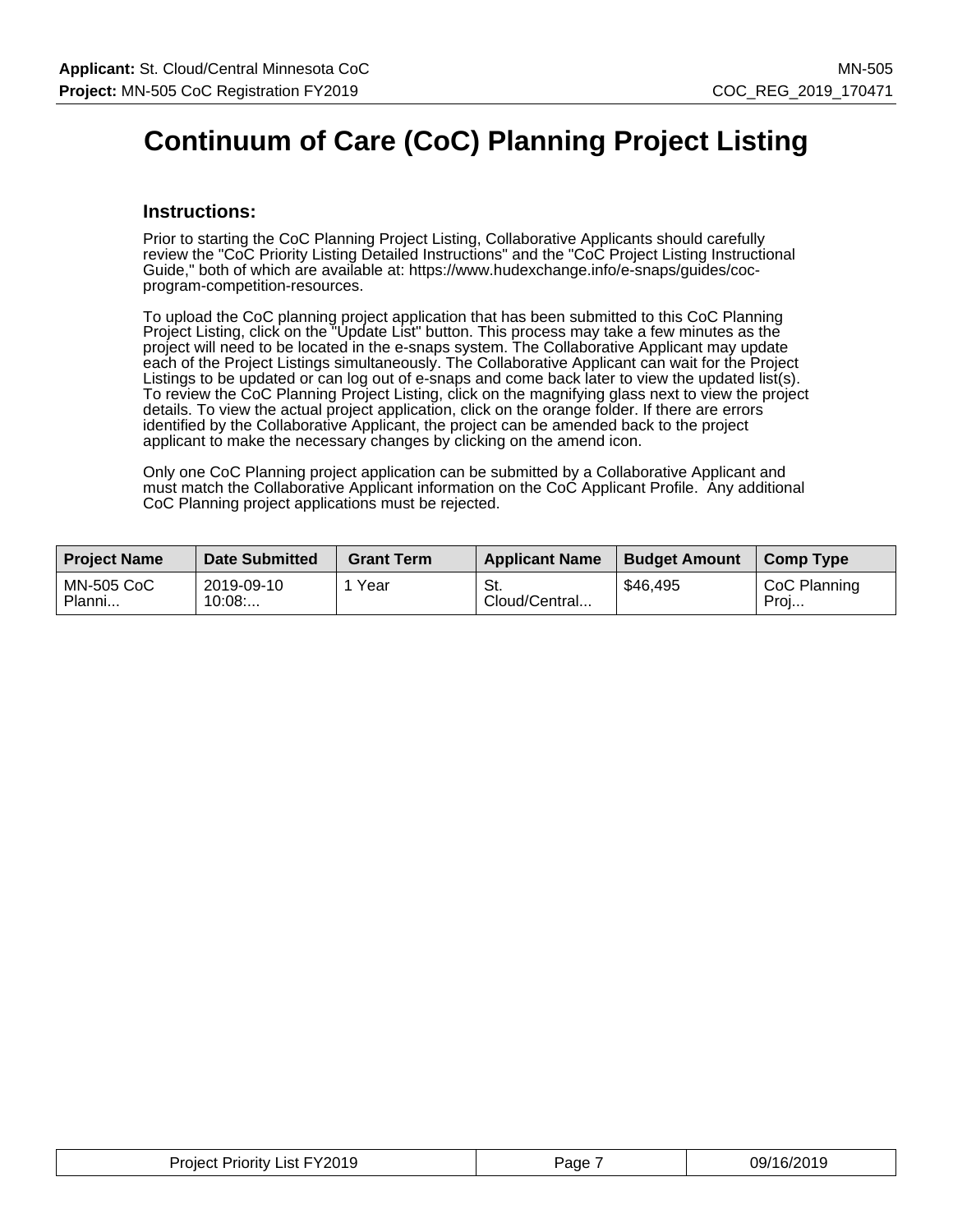#### **Continuum of Care (CoC) YHDP Renewal Project Listing**

#### **Instructions:**

Prior to starting the New Project Listing, Collaborative Applicants should carefully review the CoC Priority Listing Detailed Instructions and CoC Priority Listing Navigational Guide, both of which are available at: https://www.hudexchange.info/resource/2916/project-priority-listing-cocconsolidated-application/

 To upload all new project applications that have been submitted to this CoC Project Listing, click on the ""Update List"" button. This process may take a few minutes based upon the number of new projects submitted by project applicant(s) to your CoC in the e-snaps system. The Collaborative Applicant may update each of the Project Listings simultaneously. The Collaborative Applicant can wait for the Project Listings to be updated or can log out of e-snaps and come back later to view the updated list(s). To review a project on the New Project Listing, click on the magnifying glass next to each project to view project details. To view the actual project application, click on the orange folder. If there are errors identified by the Collaborative Applicant, the project can be amended back to the project applicant to make the necessary changes by clicking on the amend icon. The Collaborative Applicant has the sole responsibility for ensuring all amended projects are resubmitted, approved and ranked or rejected on this project listing BEFORE submitting the CoC Priority Listing in e-snaps.

| <b>Project</b><br><b>Name</b> | Date<br><b>Submitted</b> | <b>Applicant</b><br><b>Name</b> | <b>Budget</b><br>Amount | Comp Type | Grant Term | Rank | <b>PSH/RRH</b> |  |
|-------------------------------|--------------------------|---------------------------------|-------------------------|-----------|------------|------|----------------|--|
| This list contains no items   |                          |                                 |                         |           |            |      |                |  |

| <b>Project Priority List FY2019</b> | Page P | 09/16/2019 |
|-------------------------------------|--------|------------|
|-------------------------------------|--------|------------|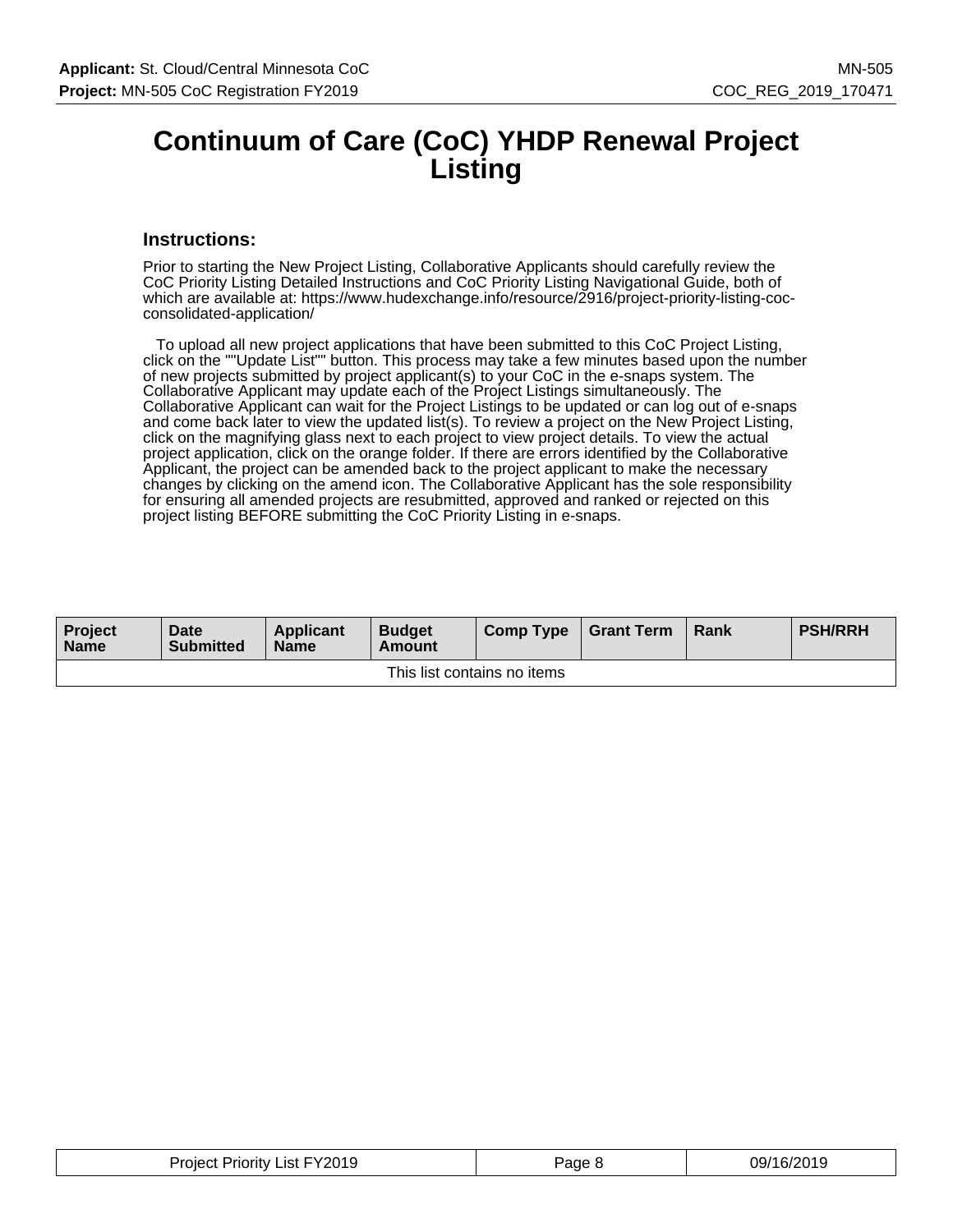# **Funding Summary**

#### **Instructions**

For additional information, carefully review the "CoC Priority Listing Detailed Instructions" and the "CoC Priority Listing Instructional Guide", both of which are available at: https://www.hudexchange.info/e-snaps/guides/coc-program-competition-resources.

This page contains the total budget summaries for each of the project listings for which the Collaborative Applicant approved and ranked or rejected project applications. The Collaborative Applicant must review this page to ensure the totals for each of the categories is accurate. The "Total CoC Request" indicates the total funding request amount the Collaborative Applicant will submit to HUD for funding consideration. As stated previously, only 1 UFA Cost project application (for UFA designated Collaborative Applicants only) and only 1 CoC Planning project application can be submitted and only the Collaborative Applicant designated by the CoC is eligible to request these funds.

| <b>Title</b>               | <b>Total Amount</b> |
|----------------------------|---------------------|
| <b>Renewal Amount</b>      | \$1,549,831         |
| <b>Consolidated Amount</b> | \$0                 |
| <b>New Amount</b>          | \$143,790           |
| <b>CoC Planning Amount</b> | \$46,495            |
| YHDP Renewal               | \$0                 |
| <b>Rejected Amount</b>     | \$0                 |
| <b>TOTAL CoC REQUEST</b>   | \$1,740,116         |

| List FY2019<br>' 'rı∩rıtv ∟<br>Project | 'age | 09/16/<br>ີ່ |
|----------------------------------------|------|--------------|
|                                        |      |              |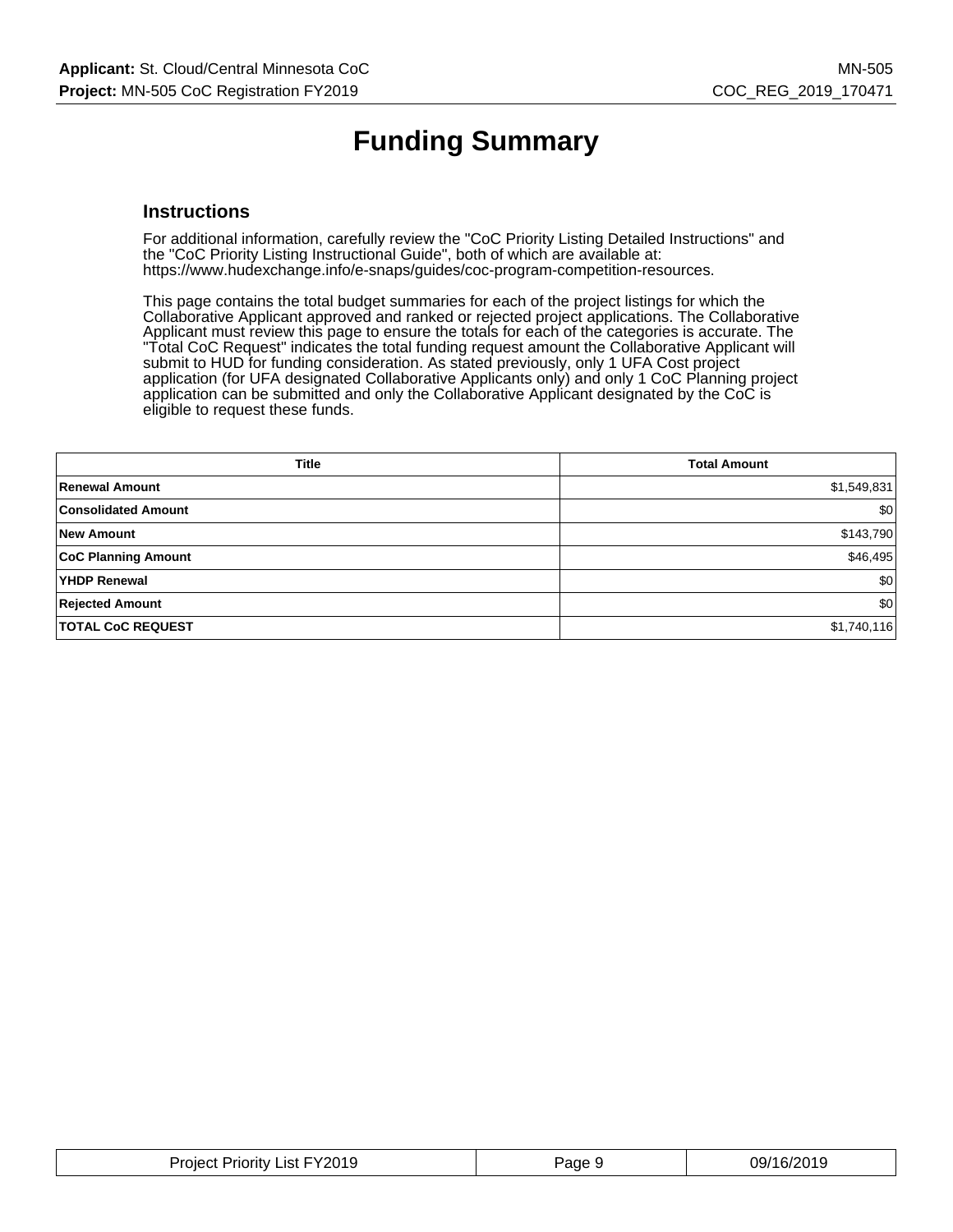### **Attachments**

| <b>Document Type</b>                                       | <b>Required?</b> | <b>Document Description</b> | <b>Date Attached</b> |
|------------------------------------------------------------|------------------|-----------------------------|----------------------|
| Certification of Consistency with<br>the Consolidated Plan | Yes              | Certificate of Co           | 09/16/2019           |
| FY 2017 Rank (from Project<br>Listing)                     | No               |                             |                      |
| Other                                                      | No               |                             |                      |
| Other                                                      | No               |                             |                      |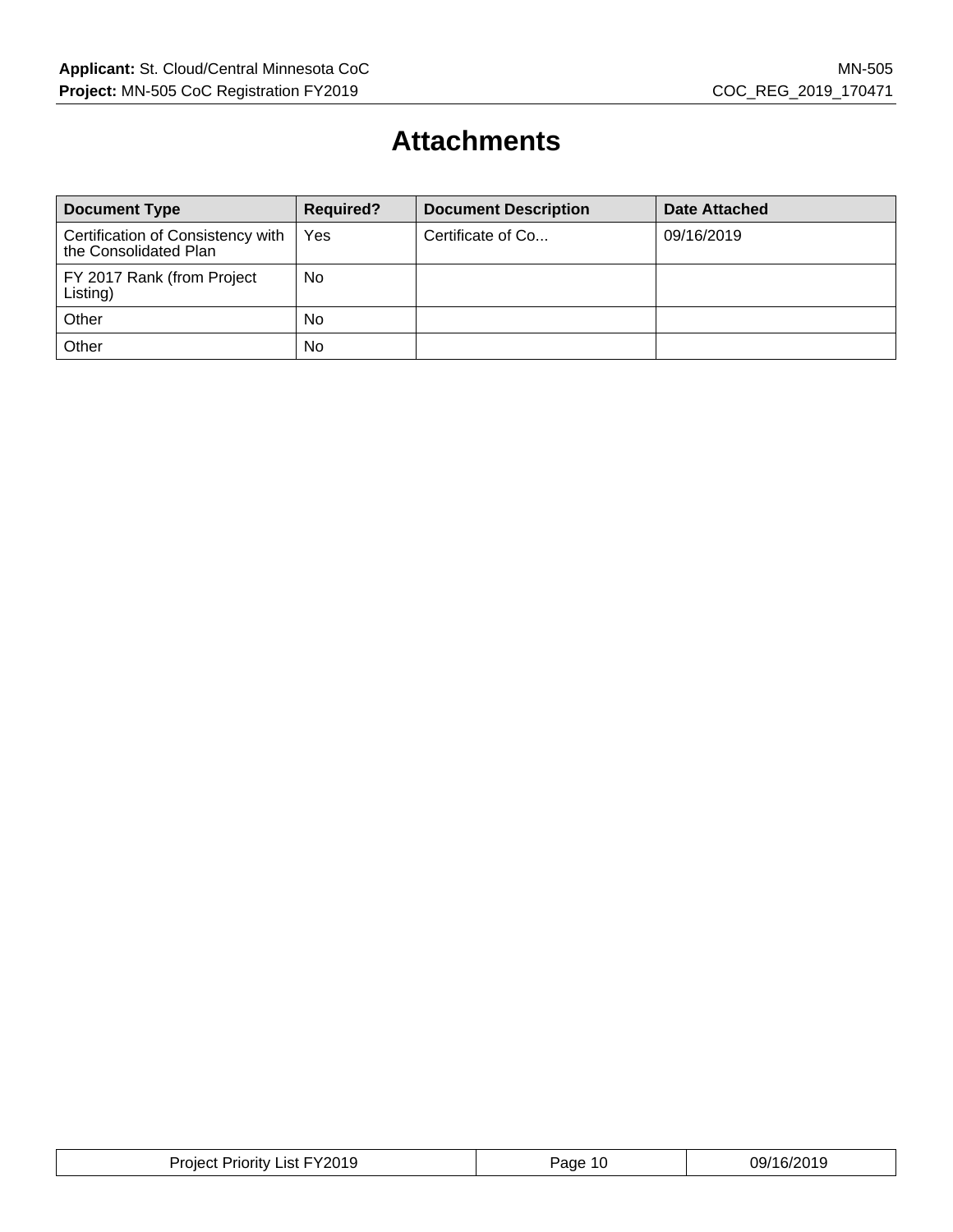## **Attachment Details**

**Document Description:** Certificate of Consistency with the Consolidated Plan

### **Attachment Details**

**Document Description:**

### **Attachment Details**

**Document Description:**

### **Attachment Details**

**Document Description:**

| FY2019<br>ے د د<br>.ıst<br>rıorıtv<br>nier | 'ane<br>− | na,<br>л. |
|--------------------------------------------|-----------|-----------|
|--------------------------------------------|-----------|-----------|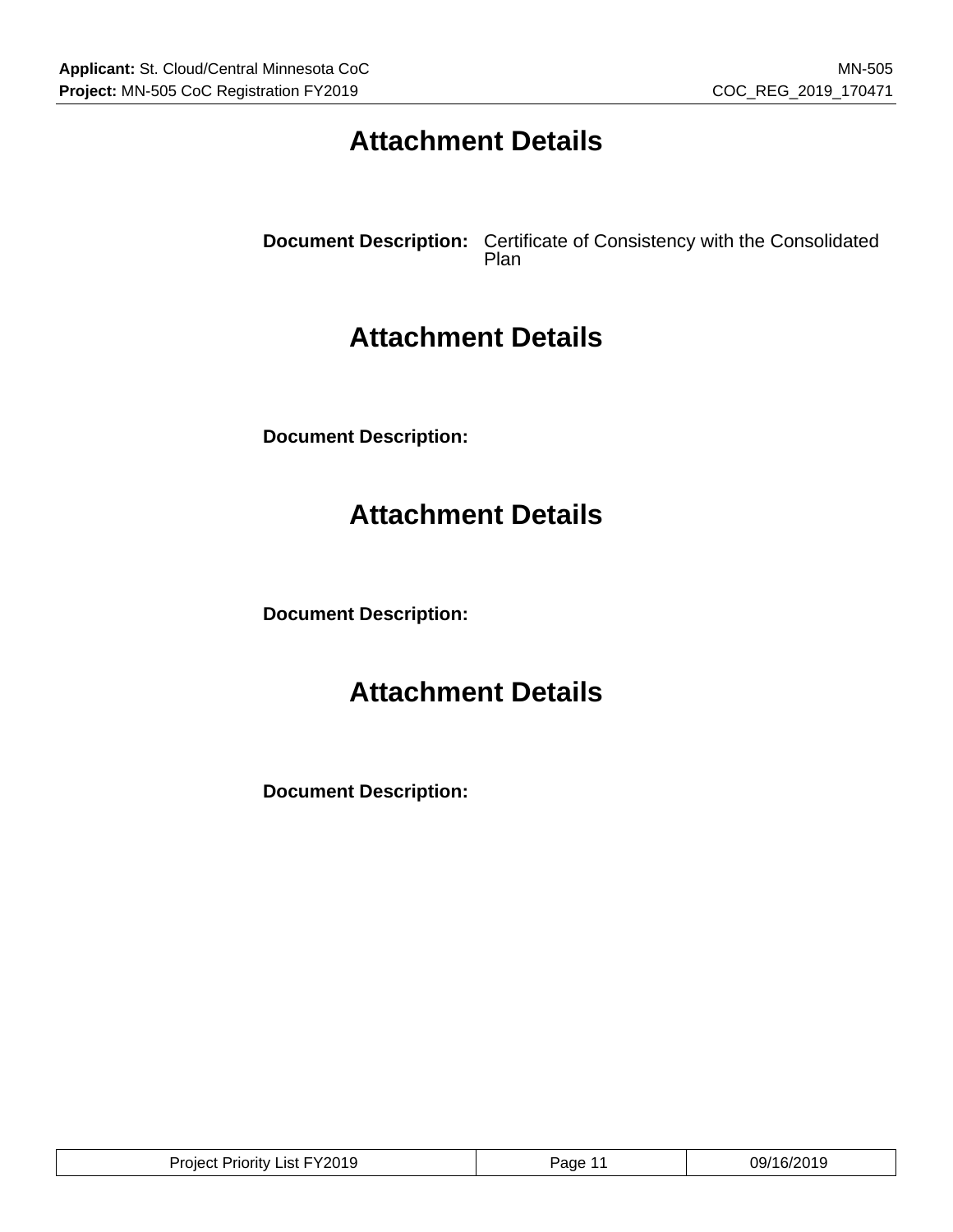#### **Submission Summary**

**WARNING: The FY2017 CoC Consolidated Application requires 2 submissions. Both this Project Priority Listing AND the CoC Consolidated Application MUST be submitted.**

#### **WARNING: The FY2017 CoC Consolidated Application requires 2 submissions. Both this Project Priority Listing AND the CoC Consolidated Application MUST be submitted.**

| Page                                    | <b>Last Updated</b> |  |
|-----------------------------------------|---------------------|--|
|                                         |                     |  |
| <b>Before Starting</b>                  | No Input Required   |  |
| <b>1A. Identification</b>               | 08/27/2019          |  |
| 2. Reallocation                         | 08/27/2019          |  |
| 5A. CoC New Project Listing             | 09/16/2019          |  |
| <b>5B. CoC Renewal Project Listing</b>  | 09/16/2019          |  |
| 5D. CoC Planning Project Listing        | 09/10/2019          |  |
| <b>5E. YHDP Renewal Project Listing</b> | No Input Required   |  |
| <b>Funding Summary</b>                  | No Input Required   |  |
| <b>Attachments</b>                      | 09/16/2019          |  |
| <b>Submission Summary</b>               | No Input Required   |  |
|                                         |                     |  |

| Project Priority List FY2019 | Page | 09/16/2019 |
|------------------------------|------|------------|
|                              |      |            |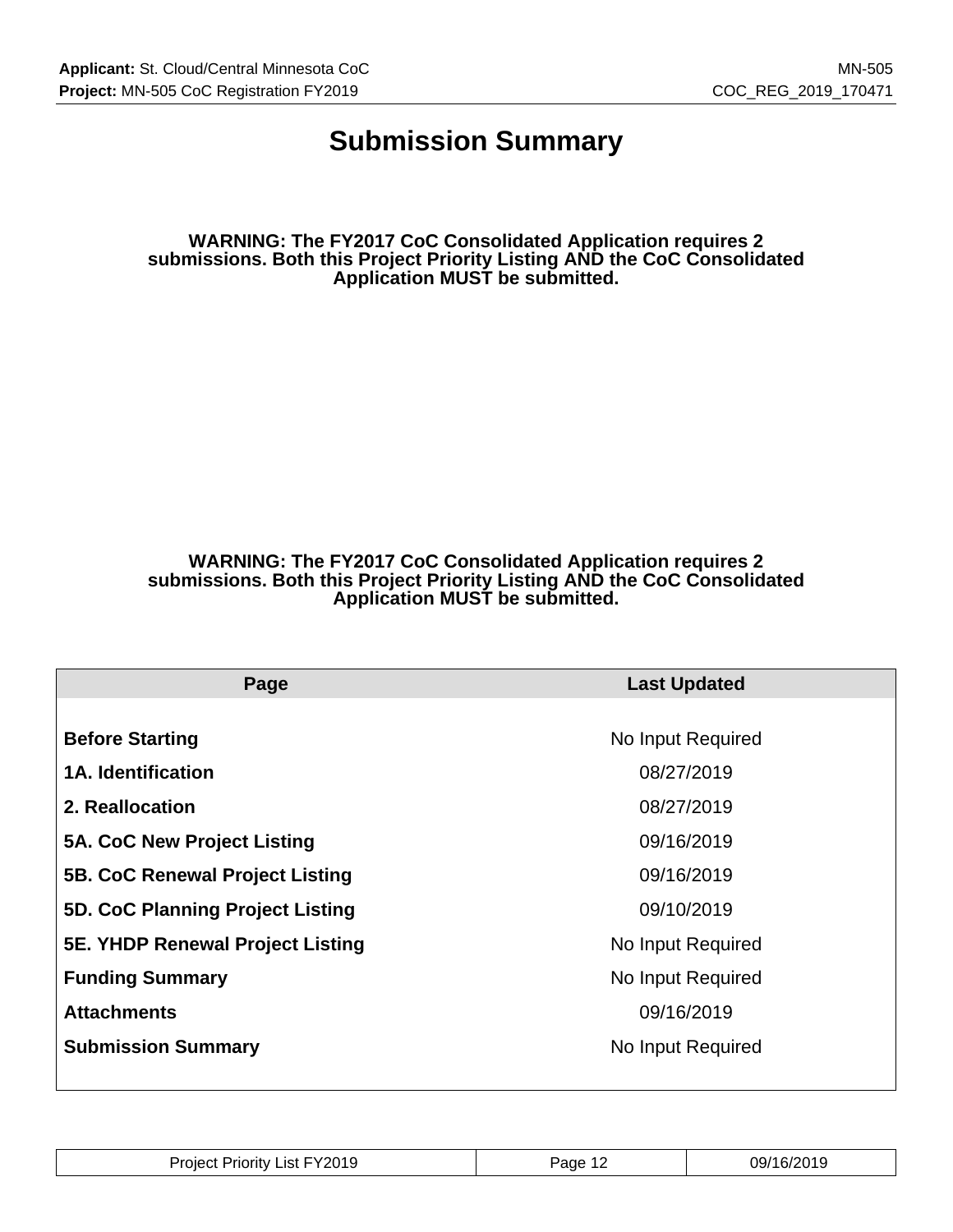# **Certification of Consistency<br>with the Consolidated Plan**

**U.S. Department of Housing**<br>and Urban Development

I certify that the proposed activities/projects in the application are consistent with the jurisdiction's current, approved Consolidated Plan. (Type or clearly print the following information:

| Applicant Name:                                                       | St. Cloud/Central Minnesota CoC-505                                                                                                                                                                                                                                                                                                                                                                                                                                                                                                                                                                                                                                                                          |  |
|-----------------------------------------------------------------------|--------------------------------------------------------------------------------------------------------------------------------------------------------------------------------------------------------------------------------------------------------------------------------------------------------------------------------------------------------------------------------------------------------------------------------------------------------------------------------------------------------------------------------------------------------------------------------------------------------------------------------------------------------------------------------------------------------------|--|
| Project Name:                                                         | Cass County Scattered Site Transitional Housing (Bi-CAP, Inc.)<br>Cass County Permanent Supportive Housing (Bi-CAP, Inc.)<br>Volunteers of America Our HOME (Volunteers of America)<br>HMIS Central (Institute for Community Alliance)<br>Belle Haven Townhomes (Rise)<br>Lakes and Pines Rapid Rehousing (Lakes and Pines CAC, Inc.)<br>Eastern Coordinated Entry Navigator (Lakes and Pines CAC, Inc.)<br>Lakes and Pines Domestic Violence RRH (Lakes and Pines CAC, Inc.)<br>Northern Coordinated Entry Navigator (Lutheran Social Services)<br>St Cloud HRA - Permanent Supportive Housing One<br>St Cloud HRA - Permanent Supportive Housing Five<br>St Cloud HRA - Permanent Supportive Housing Seven |  |
| Location of the Project:                                              | St Cloud HRA-Domestic Violence Bonus Rapid Rehousing<br>Counties of: Benton, Cass, Chisago, Crow Wing, Isanti, Kanabec, Mille Lacs,<br>Morrison, Pine, Sherhurne, Stearns, Todd, Wright                                                                                                                                                                                                                                                                                                                                                                                                                                                                                                                      |  |
| Name of the Federal<br>Program to which the<br>applicant is applying: | Continuum of Care Homeless Assistance Program                                                                                                                                                                                                                                                                                                                                                                                                                                                                                                                                                                                                                                                                |  |
|                                                                       |                                                                                                                                                                                                                                                                                                                                                                                                                                                                                                                                                                                                                                                                                                              |  |
| Name of<br>Certifying Jurisdiction:                                   | Minnesota Department of Human Services                                                                                                                                                                                                                                                                                                                                                                                                                                                                                                                                                                                                                                                                       |  |
| Certifying Official<br>of the Jurisdiction<br>Name:                   | Jane Lawrenz                                                                                                                                                                                                                                                                                                                                                                                                                                                                                                                                                                                                                                                                                                 |  |
| Title:                                                                | Housing and Support Dervices<br>Manager of Community Living                                                                                                                                                                                                                                                                                                                                                                                                                                                                                                                                                                                                                                                  |  |
| Signature:                                                            |                                                                                                                                                                                                                                                                                                                                                                                                                                                                                                                                                                                                                                                                                                              |  |
| Date:                                                                 |                                                                                                                                                                                                                                                                                                                                                                                                                                                                                                                                                                                                                                                                                                              |  |

í